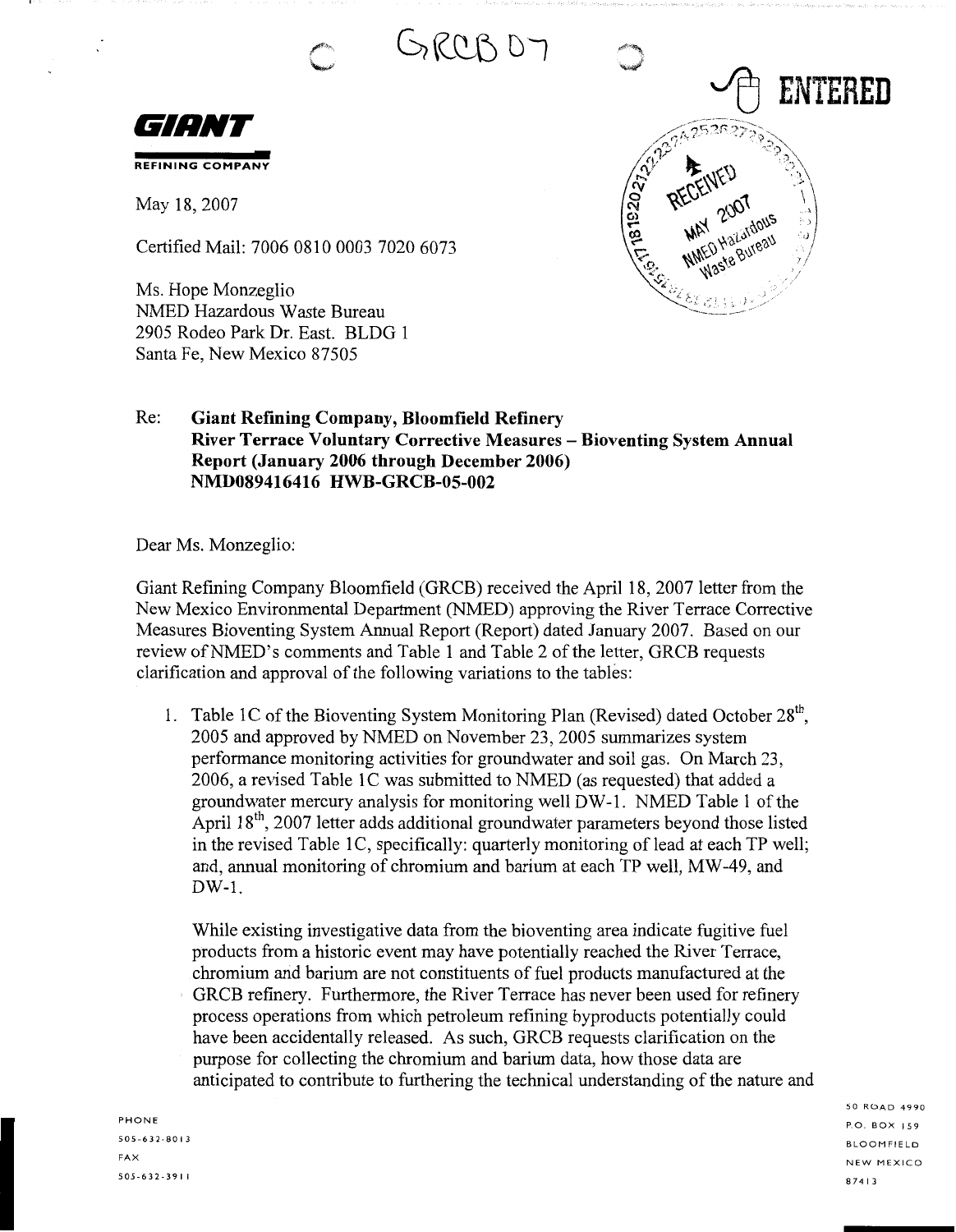River Terrace Voluntary Corrective Measures **Page 2** of 3 Bioventing System Annual Report May 8, 2007

 $\frac{1}{2}$ 

extent of petroleum hydrocarbon impacts at the River Terrace, and the proposed screening levels for those data should they be obtained.

- 2. In Item #4, NMED compares TP #7 to DW #1. There should not be any comparison of the wells concerning water volume as their construction is drastically dissimilar. TP #7 is a 2" boring that is backfilled with native soil. DW #1 has a 12" borehole that is backfilled with silica sand with 6" casing. Pump-down tests for-DW #1 indicated that it did not recharge well enough to become a dewatering well. TP #7 does not recharge quickly enough to pull three well volumes out of it during a sampling event. GRCB will attempt to sample TP #7 during the 2007 Second Quarter sampling event. However, if the well does not yield sufficient water volume then GRCB proposes that TP #7 be eliminated from future monitoring events.
- 3. The Table IC of the NMED-approved Bioventing System Monitoring Plan summarizes the monitoring location and frequency for collecting quarterly soil gas parameters (CO2, 02, and VOCs) to evaluate the performance of the bioventing system. NMED Table 2 of the April 18<sup>th</sup>, 2007 letter adds quarterly soil gas monitoring of the bioventing (BV) wells.

BV Wells were constructed with a six inch borehole and backfilled with silica sand to facilitate air venting into the subsurface. The wells are not backfilled with native soil. The silica sand provides a barrier between the well and the native soil. Soil gas concentrations in the bioventing wells could possibly provide misleading results as the vapors must diffuse and equilibrate between the soil formation and the inside of the well bore.

GRCB intended the quarterly soil gas monitoring events to be conducted while the bioventing system is operating. Air samples obtained from the BV wells during those times would essentially be of the ambient air being injected into the subsurface. In order to obtain meaningful air samples from the BV wells, the bioventing system would need to be turned off and the subsurface conditions allowed to equilibrate for an extended period (e.g., several weeks). Since, turning the bioventing system off for an extended period would hinder progress of the remediation, GRCB requests to conduct the soil gas sampling in accordance with the approved Monitoring Plan and collect soil gas samples from the BV wells during the in-situ respiration tests as described in the approved Monitoring Plan.

4. An Addendum to the approved Bioventing Monitoring Plan (Revised) was submitted to NMED on May 18, 2006, and approved on May 22, 2006. The Addendum included a modified sampling frequency for conducting in-situ respiration tests at the River Terrace. The note at the bottom of NMED Table 2 in